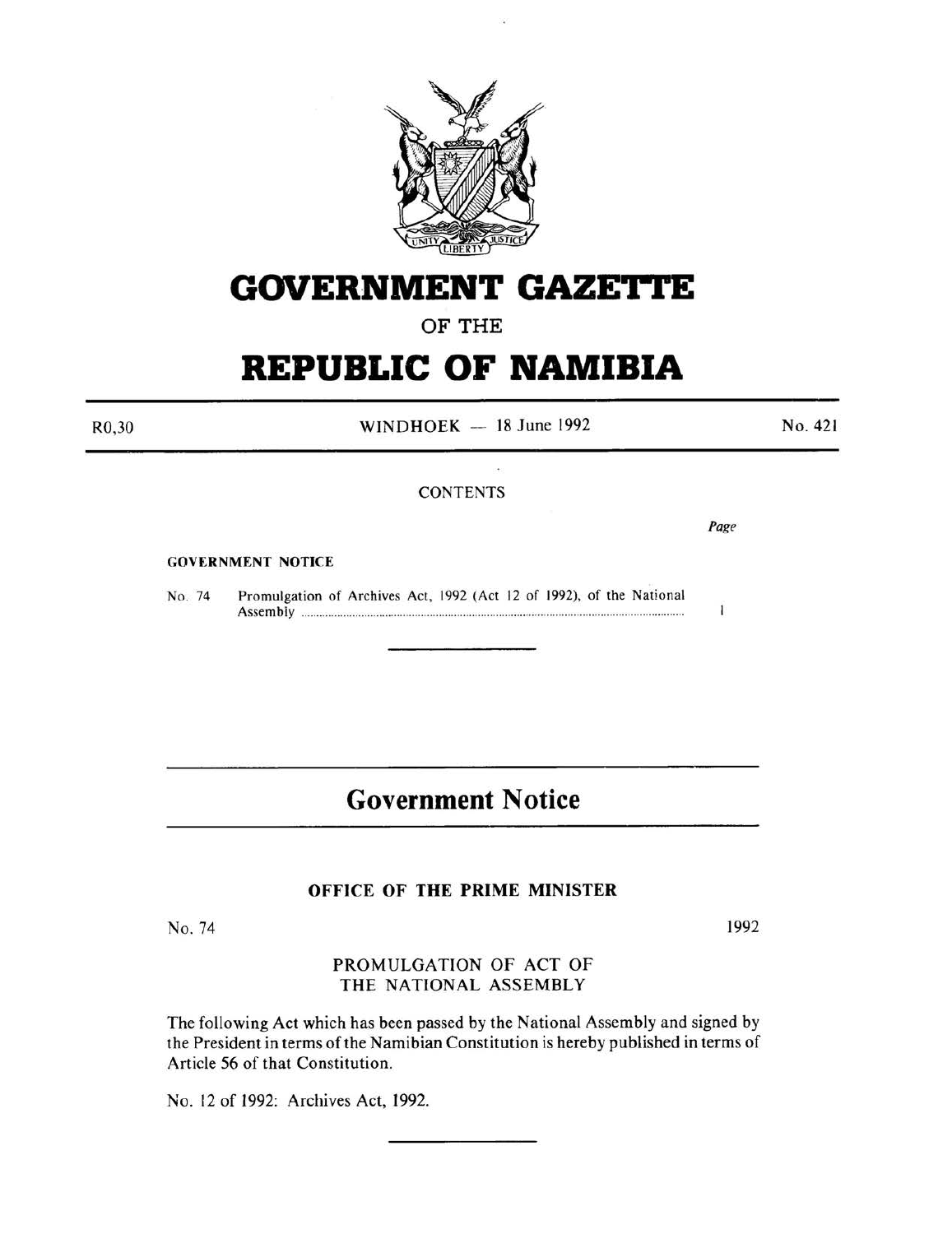-

 $\overline{\phantom{a}}$ 

ARCHIVES ACT, 1992

### **ACT**

To provide for the custody and care of and control over archives in Namibia, and for matters incidental thereto.

*(Signed by the President on 9 June 1992)* 

BE IT ENACTED by the National Assembly of the Republic of Namibia, as follows:-

Definitions.

1. In this Act, unless the context indicates otherwise -

"accessions" means all documents, not being archives as defined in this Act, that have been acquired in terms of section 7;

"archives" means all documents received or created in the course of conduct of affairs in -

- (a) an office of a previous authority as defined in section 1 of the law repealed by section 17 of this Act;
- (b) an office of any representative authority established in accordance with the provisions of the Representative Authorities Proclamation, 1980 (Proclamation AG. 8 of 1980), the former Government of Rehoboth referred to in the Rehoboth Self-Government Act, 1976 (Act 56 of 1976), or the former administration of the Administrator-General including the legislative and executive authorities established by the National Assembly Proclamation, 1979 (Proclamation AG. 21 of 1979), the Council of Ministers Proclamation, 1980 (Proclamation AG. 19 of 1980) and the South West Africa Legislative and Executive Authority Establishment Proclamation, 1985 (Proclamation R.101 of 1985);
- (c) a government office or an office of a local authority or statutory institution;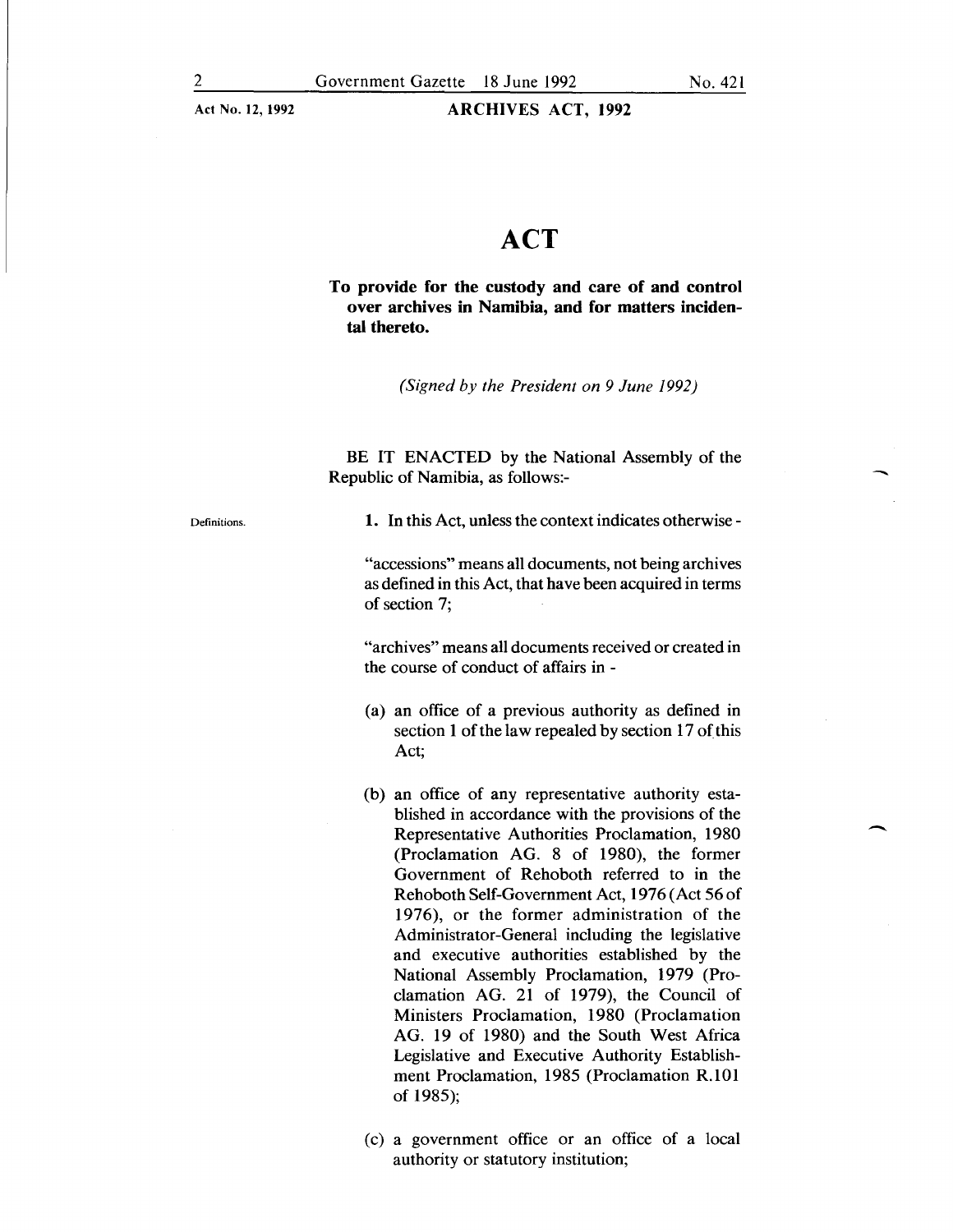-

Act No. 12, 1992

and which are not, because of their nature or the provisions of any other law, required to be dealt with in any other way than in accordance with the provisions of this Act;

"archives depot" means an archives depot referred to in section 5;

"directives" means the directives issued by the Head of Archives under this Act;

"documents" means a combination of any medium and the information contained thereon or therein, including on paper, parchment, vellum, charts, plans, working drawings, or in volumes, files, scrolls, or in the form of punched cards, punched tape, magnetic tape, compact disc, photographic negatives and copies, cinematographic film, microfilm, microfiche or gramophone, phonographic or other kind of sound recordings;

"financial year" means the financial year as defined in section 1 of the State Finance Act, 1991 (Act 31 of 1991);

"government office" means an office forming part of or falling under a ministry or public office as defined in section 1 of the Public Service Act, 1980 (Act 2 of 1980);

"Head of Archives" means the Head of the National Archives referred to in section 3;

"head of office" means, in the case of a government office, the person who in terms of the Public Service Act, 1980 (Act 2 of 1980), is the chief executive officer of the ministry or public office of which such government office forms part and, in the case of a local authority or statutory institution, the chief executive officer thereof;

"intermediate depot" means an intermediate depot referred to in section 5;

"local authority" means -

(a) the council of any municipality established or constituted, or deemed to have been established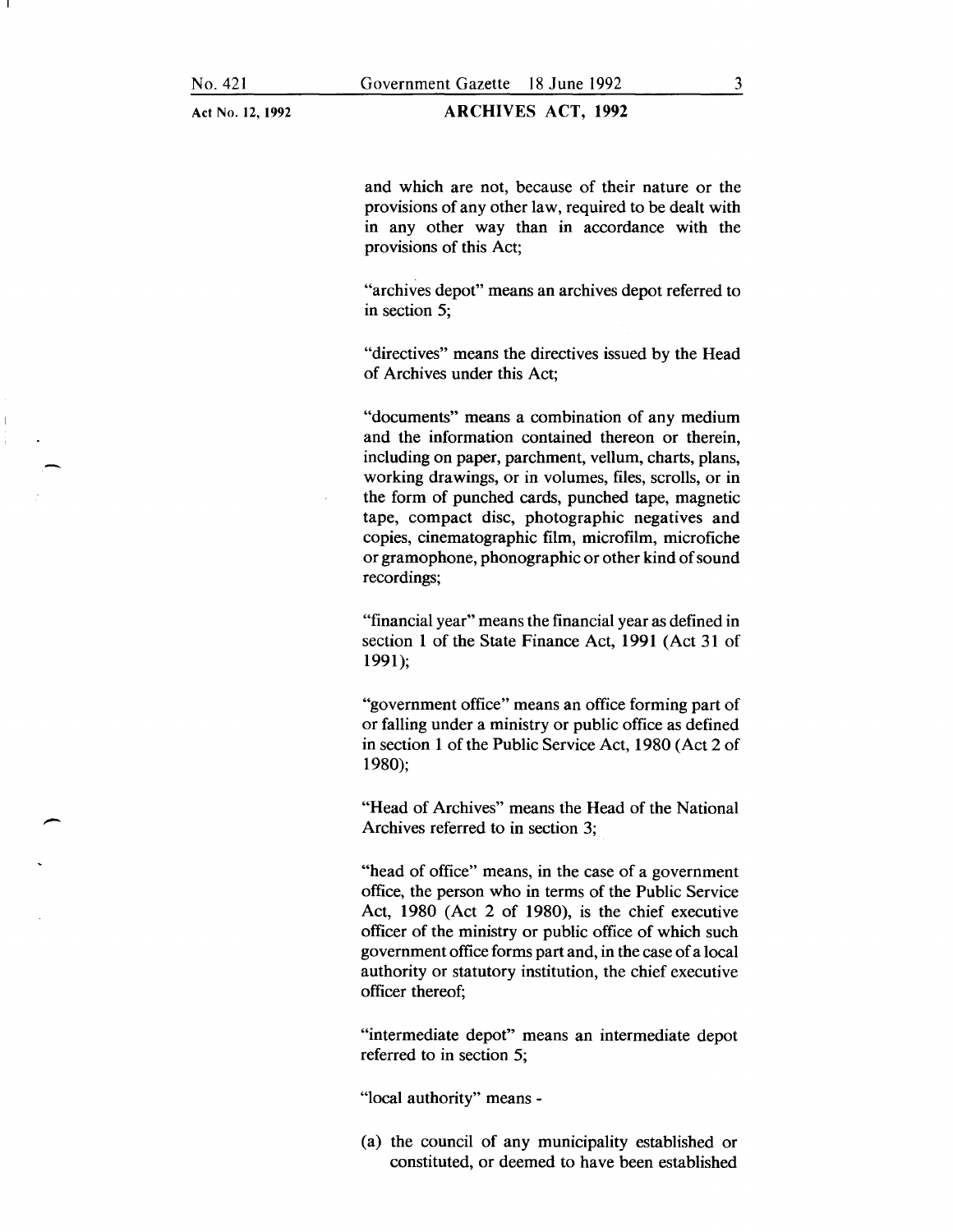or constituted under the Municipal Ordinance, 1963 (Ordinance 13 of 1963);

- (b) any village management board constituted or deemed to have been constituted under the Village Management Boards Ordinance, 1963 (Ordinance 14 of 1963); or
- (c) the Peri-Urban Development Board established under the Peri-Urban Development Board Ordinance, 1970 (Ordinance 19 of 1970);

"master film material" means original negative, intermediate positive, duplicate negative, colour reversal negative, working copies, magnetic tape recordings, final combined magnetic sound-track, final optical sound-track, original negatives of off-cuts and stock shots with regard to motion pictures or videos made in or about Namibia, as well as original negatives and positives of slides and original negatives of microfilm in any format;

"Minister" means the Minister of Education and Culture; and

"statutory institution" means a council or board, fund, body, company, corporation or other organisation instituted or established by or under any law.

Powers and duties of Minister.

2. Subject to the provisions of this Act, the Minister shall exercise control over the custody and care of archives and accessions.

National Archives of Namibia, and powers and duties of Head of Archives.

- 3.  $(1)(a)$  There shall be a component in the Ministry of Education and Culture, to be known as the National Archives of Namibia, which shall be responsible for the regulation, execution and administration of matters concerning the custody and care of archives and accessions in accordance with the provisions of this Act.
- (b) The Head of the National Archives shall be the head of the component referred to in paragraph (a) and shall perform his or her functions in terms of this Act subject to such directions as the Minister may give.

-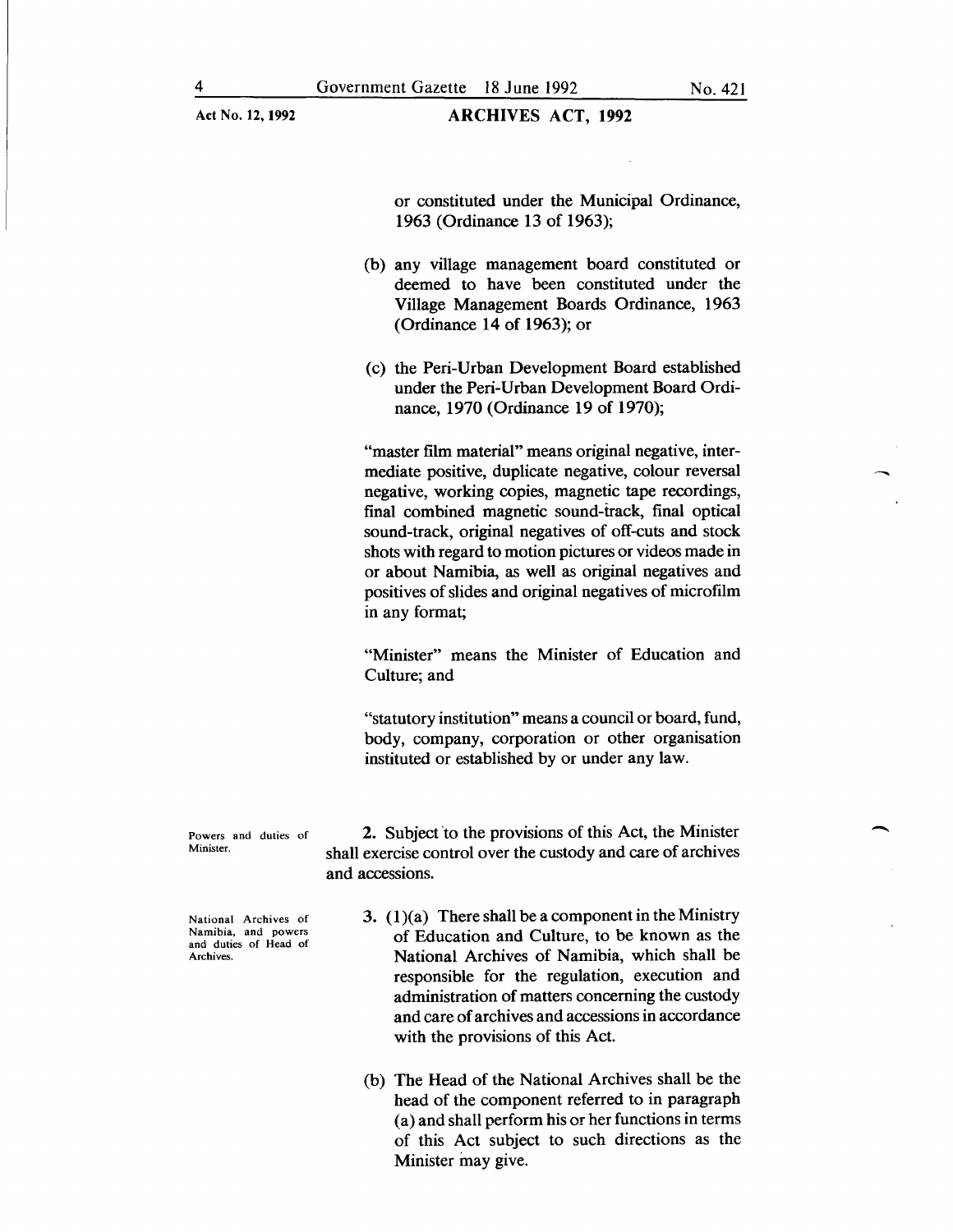।<br>स

Act No. 12, 1992

(2) Subject to the provisions of this Act, the Head of Archives-

- (a) shall be charged with the custody and care of archives and accessions;
- (b) may inspect or cause to be inspected any archives and accessions in so far as such inspection may be necessary for the performance of his or her functions under this Act;
- (c) may authorize the destruction of any archives or accessions which, in his or her opinion, do not warrant permanent custody;
- (d) may advise any person charged with the custody or care of or control over any documents, in respect of which the provisions of this Act are not applicable, in relation to the custody and care of such documents;
- (e) may duplicate or cause to be duplicated, by publication or other means, or authorize the duplication of, any archives, accessions or original sources, or any thesis or other work based on a study of any archives or accessions;
- (f) may, with the approval of the Minister, by donation, exchange or otherwise dispose of any archives or accessions in an archives depot or intermediate depot which are redundant or unsuitable for any archives depot, to any library, museum or other institution;
- (g) may, on application by any person and on payment of the fee determined by the Treasury, do any research for such person in any archives or accessions and make copies of or extracts from them;
- (h) may cause any archives or accessions to be repaired or bound, or to be otherwise dealt with as the Head of Archives deems necessary for the proper preservation thereof;
- (i) shall determine the conditions subject to which any archives may be photographed on microfilm or any format;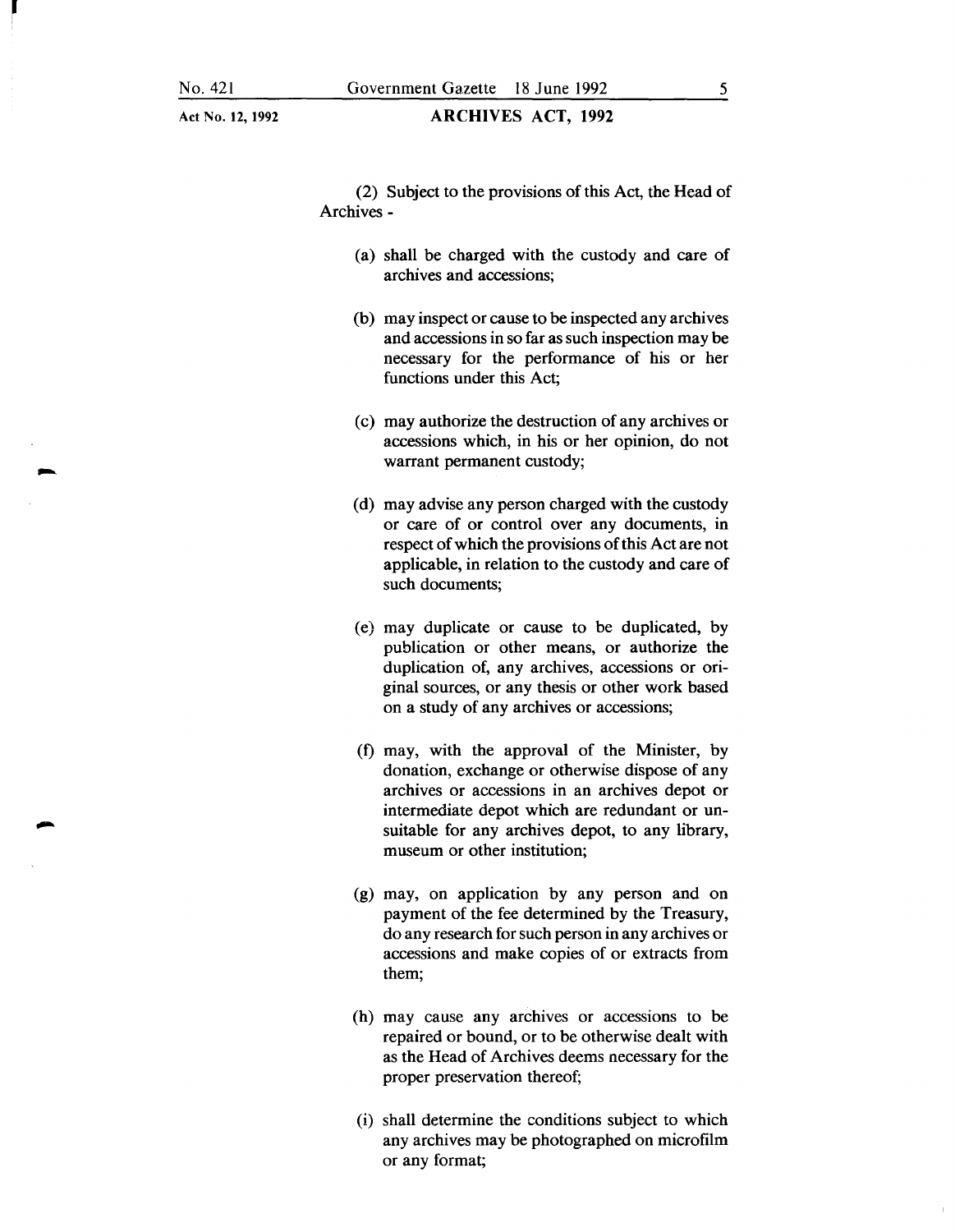- (j) shall inspect the filing system for archives in a government office or an office of a local authority or statutory institution and approve or disapprove thereof;
- (k) may authorize or condone the non-compliance with a directive, provision or condition issued, made or imposed under this Act; and
- (I) shall perform such other functions in connection with archives and accessions as the Minister may direct.

Control over archives in government offices. offices of local authorities and statutory institutions.

4. (1) The head of office shall be responsible for the custody, care and filing of all archives which have not yet been transferred to an archives depot, and shall in this regard be subject to directives issued by the Head of Archives.

(2) The Head of Archives may inspect the custody, care and filing of such archives.

5. The Minister may from time to time establish archives depots for the custody of archives which have been in existence for a period of 20 years or more and intermediate depots for the temporary custody of archives which have been in existence for a period less than 20 years.

Transfer of archives.

Archives depots and intermediate depots.

> 6. ( 1) All archives in a government office or an office of a local authority or statutory institution, which are not master film material and not required in terms of any law to be kept in the custody of a particular person, shall be transferred to an archives depot if they have been in existence for a period of 20 years or more.

> (2) Notwithstanding the provisions of subsection  $(1)$ , the Head of Archives may-

- (a) grant permission to a head of office that archives referred to in subsection (1) or any part thereof be retained in the office concerned;
- (b) defer the transfer of any such archives to such time as the Head of Archives deems appropriate;
- (c) transfer or cause to be transferred any such archives to an intermediate depot; or

-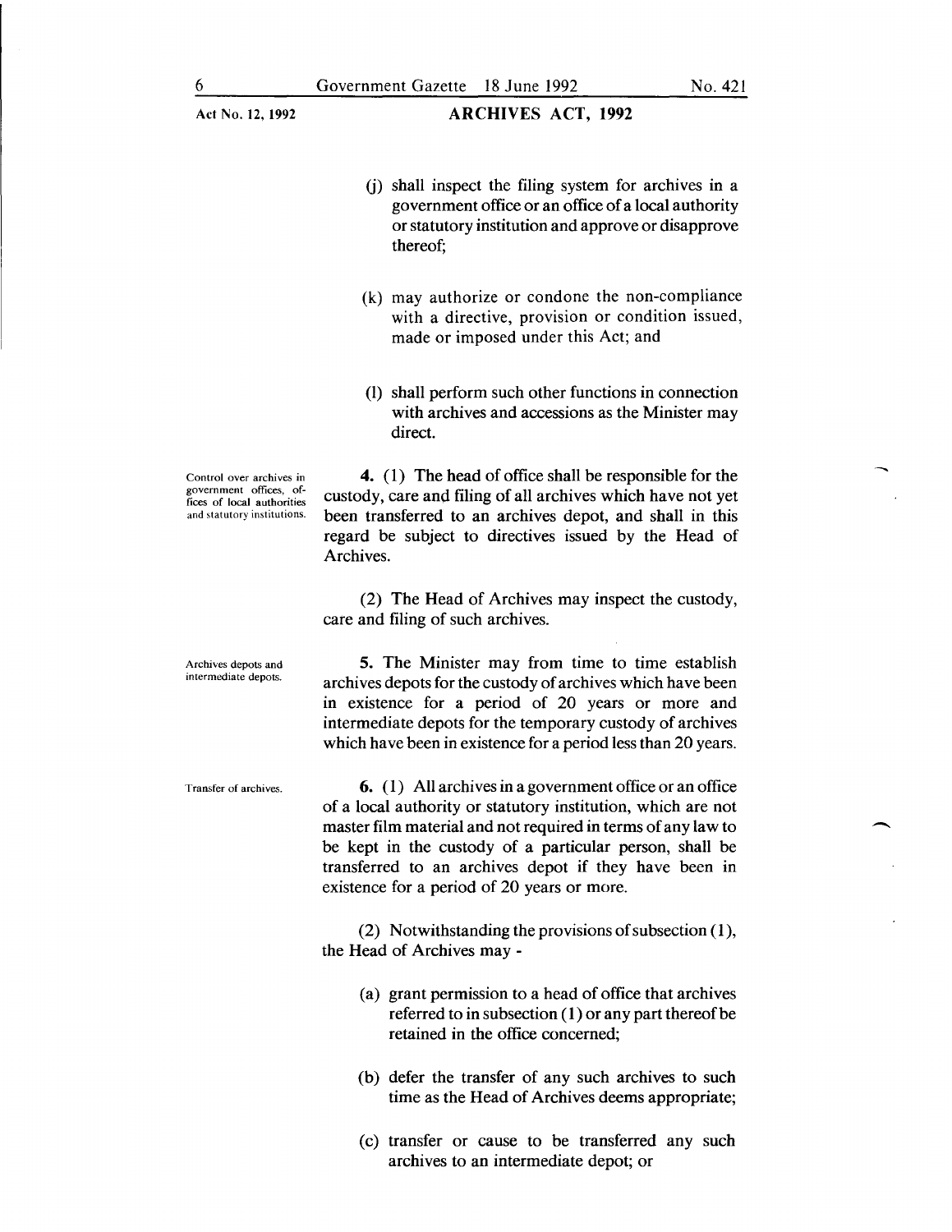(d) direct that any such archives for convenience's sake be transferred from one archives depot to any other archives depot determined by the Head of Archives.

(3) The Head of Archives may grant permission to a head of office that any archives which have been in existence for a period less than 20 years, and which are not master film material and not required in terms of any law to be kept in the custody of a particular person, be transferred to an archives depot.

( 4) Master film material shall be transferred to an archives depot immediately after completion of the production thereof.

Acquisition of documents for archives depot.

-

-

7. (1) The Head of Archives may by means of purchase, donation or lease, either on a temporary or permanent basis, and either unconditionally or on the conditions agreed upon, obtain any documents which the Head of Archives believes are or may become of historical value.

(2) Subject to any contrary condition which may have been agreed upon, any documents obtained in terms of subsection  $(1)$  shall be placed in such archives depot as the Head of Archives may determine.

Utilization of archives and accessions.

8. (1) Whenever a person has used any archives or accessions for the purpose of the production of any written material, such person shall, if such written material is published or duplicated, provide the Head of Archives with a copy of such written material free of charge.

(2) Any person who with regard to the production of any film material has used any archives or accessions, shall immediately upon completion of such production, make available to the Head of Archives the master film material to enable him or her to make copies thereof if he or she so requires.

(3) Any copy provided in terms of subsection (1) or made in terms of subsection (2) shall be placed in such archives depot as the Head of Archives may determine.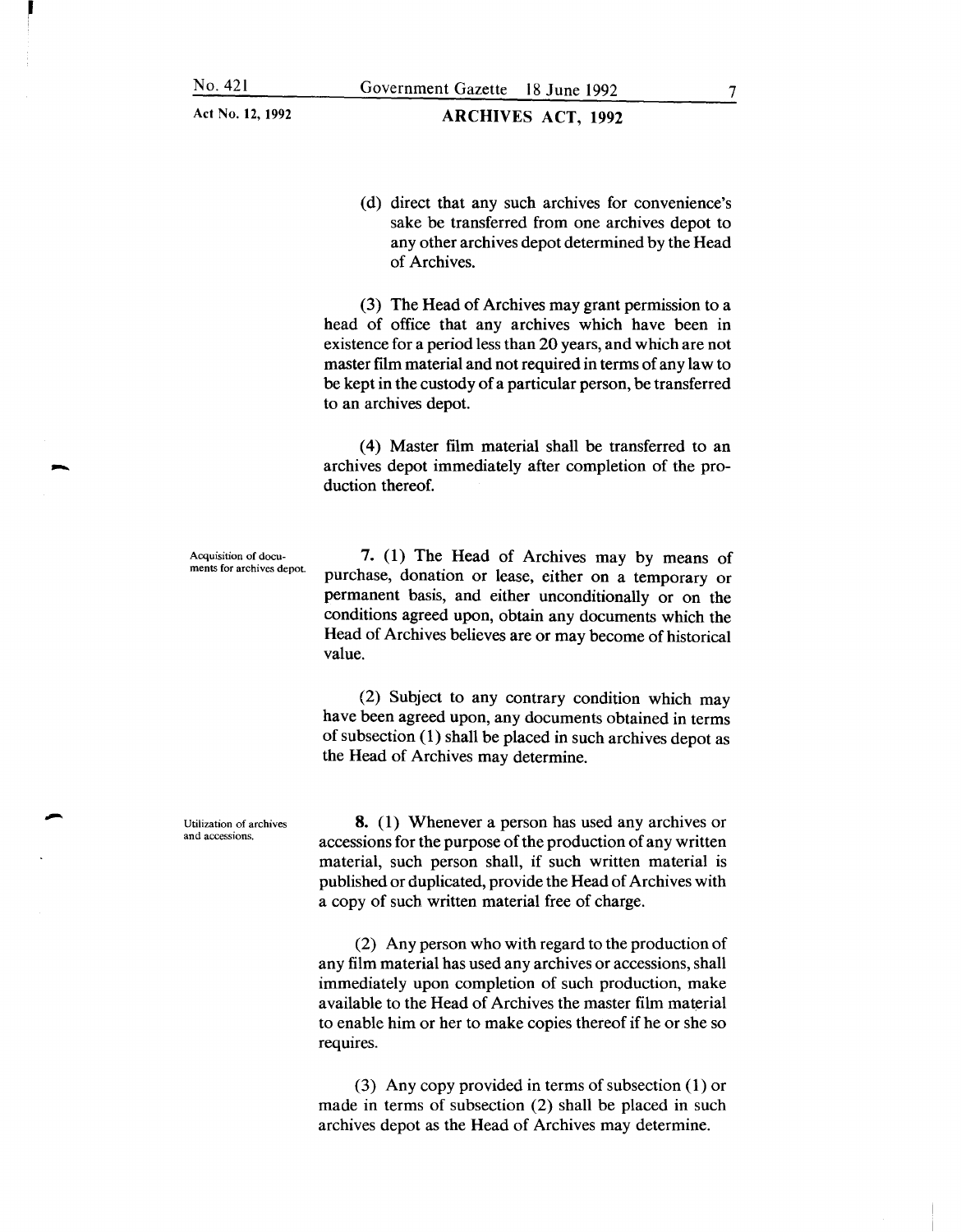#### Act No. 12, 1992 **ARCHIVES ACT, 1992**

Temporary transfer of archives **and** accessions from one archives depot to another and lending of archives and accessions to libraries, museums and other institutions.

9. (1) The Head of Archives may for any reason which he or she deems fit transfer any archives or accessions temporarily from one archives depot to any other archives depot.

(2) The Head of Archives may, for such period as may be determined by him or her, and for the purposes of exhibition or any other purpose which he or she may deem proper, lend any archives or accessions in an archives depot to a library, museum or other institution which in his or her opinion has taken adequate precautions for the safekeeping of such archives or accessions.

Access to archives.

**10.** (1) Subject to the provisions of this Act and of any other law and any conditions upon which archives or accessions were obtained, no person shall have access to any archives or accessions kept in an archives depot or intermediate depot, except those referred to in paragraphs (a) and (b) of subsection (2).

(2) Subject to the provisions of this Act and any other law and subject to the conditions referred to in subsection  $(1)$ , every member of the public shall -

- (a) have access to all archives other than film archives, and accessions in archives depots and intermediate depots which have been in existence for a period of 30 years or more on the first day of January of the particular year in which access thereto is sought;
- (b) have immediate access to all film archives in archives depots and intermediate depots.

(3) Notwithstanding the provisions of subsection  $(2) -$ 

- (a) the Minister may direct that access to any archives or accessions referred to in paragraph (a) or (b) of subsection (2) be withheld; and
- (b) the Head of Archives may refuse access to any such archives or accessions on account of their being in a fragile condition, until such time as they have been catalogued, repaired or otherwise dealt with.

-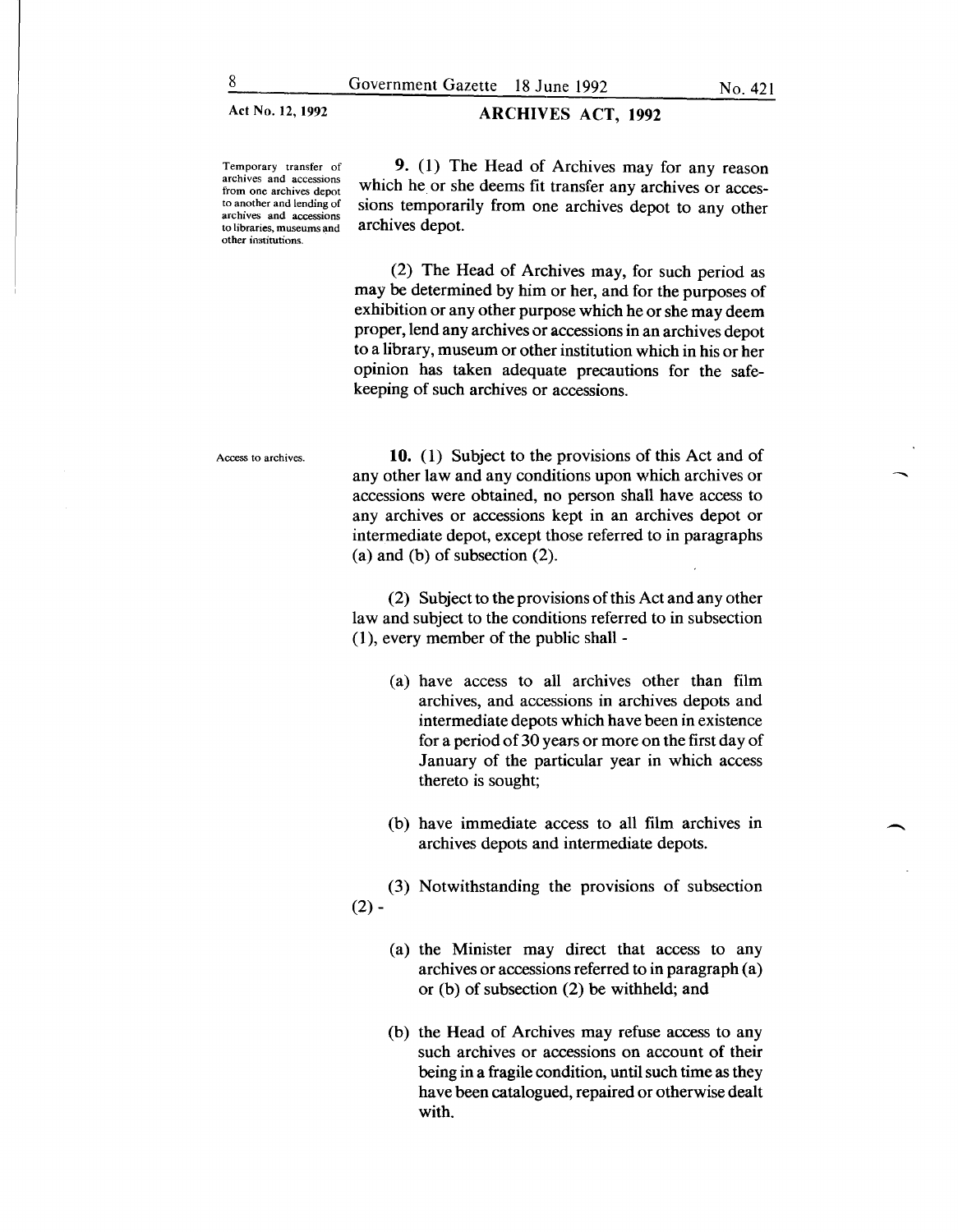#### ARCHIVES ACT, 1992

( 4) Any person aggrieved by a decision of the Head of Archives under paragraph (b) of subsection (3) may appeal to the Minister against such decision.

- (5) (a) Subject to any condition upon which any archives or accessions were obtained, the Minister may, on application by any person and subject to such conditions as the Minister may impose, authorize such person to have access to any archives or accessions in an archives depot or intermediate depot which are not accessible to members of the public.
- (b) The Minister may at any time withdraw an authorization granted under paragraph (a) of this subsection.

(6) Subject to the provisions of any other law, no person shall have access to archives in a government office or an office of a local authority or statutory institution, but the head of office concerned may with the permission of and on the conditions determined by the Head of Archives, and subject to the provisions of this Act, authorize any person to have access to such archives.

(7) Notwithstanding anything to the contrary contained in this Act, access to archives in relation to the Namibia Defence Force kept in an archives depot shall not be authorized without the approval of the Minister.

Annual report by Head of Archives. 11. The Head of Archives shall annually, not later than 31 May, submit a report to the Minister concerning his or her activities during the previous financial year.

Directives.

12. The Head of Archives may in any manner which he or she deems proper issue directives regarding -

- (a) the access to and the utilization of archives and accessions in archives depots and intermediate depots;
- (b) the custody of and control over archives;
- (c) disposal of archives;
- (d) computer or microfilm projects in respect of archives;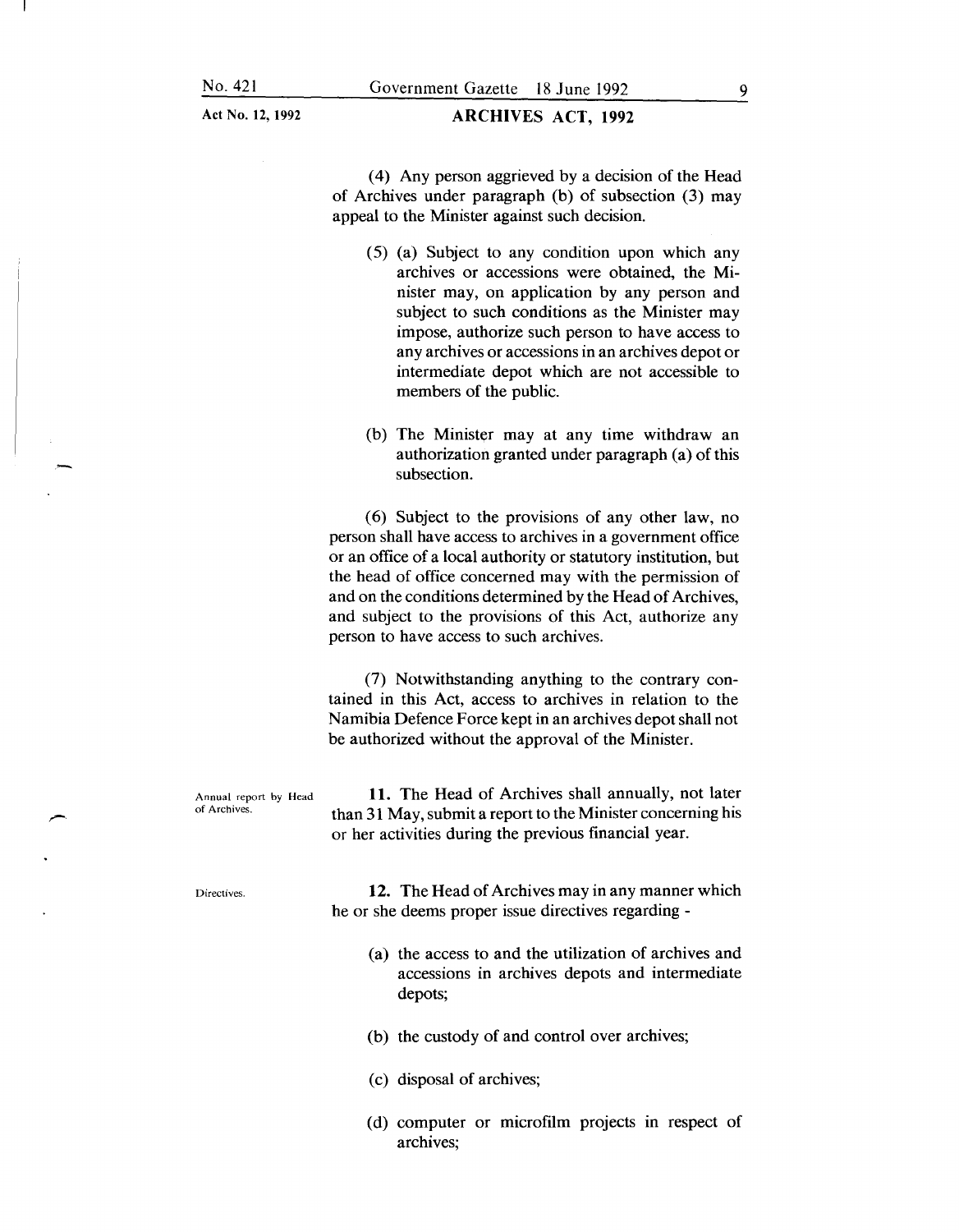#### Act No. 12, 1992 **ARCHIVES ACT, 1992**

 $\overline{\phantom{a}}$ 

- (e) the approval and maintenance of filing systems;
- (f) the approval and maintenance of lists of archives other than correspondence files;
- (g) the transfer of archives to archives depots and intermediate depots;
- (h) registration procedures;
- (i) the consulting of archives in government offices, and offices of local authorities and statutory institutions; and
- (j) in general, the effective implementation of this Act.

Delegation of powers.

13. (1) The Minister may, subject to such conditions as the Minister deems fit to impose, delegate to the Head of Archives any power conferred by section 10(5) or 10(7).

(2) The Head of Archives may, subject to such conditions as he or she deems fit to impose, delegate or assign to any officer employed in the component referred to in section  $3(1)(a)$  any power, function or duty conferred upon the Head of Archives by this Act.

(3) The Minister or Head of Archives, as the case may be, shall not be divested of any power, function or duty delegated or assigned under subsection ( 1) and the Minister or Head of Archives, as the case may be, may amend or set aside anything done in the exercise of such power under such delegation or in the performance of such function or the carrying out of such duty under such assignment.

( 4) The Minister or Head of Archives, as the case may be, may at any time withdraw the delegation of any power or assignment of any function or duty under subsection  $(1)$  or  $(2)$ .

Offences and penalties,

- 14.  $(1)$  Any person who -
- (a) wilfully damages any archives or accessions;
- (b) removes or destroys any archives or accessions otherwise than in accordance with the provisions of this Act or any other law; or